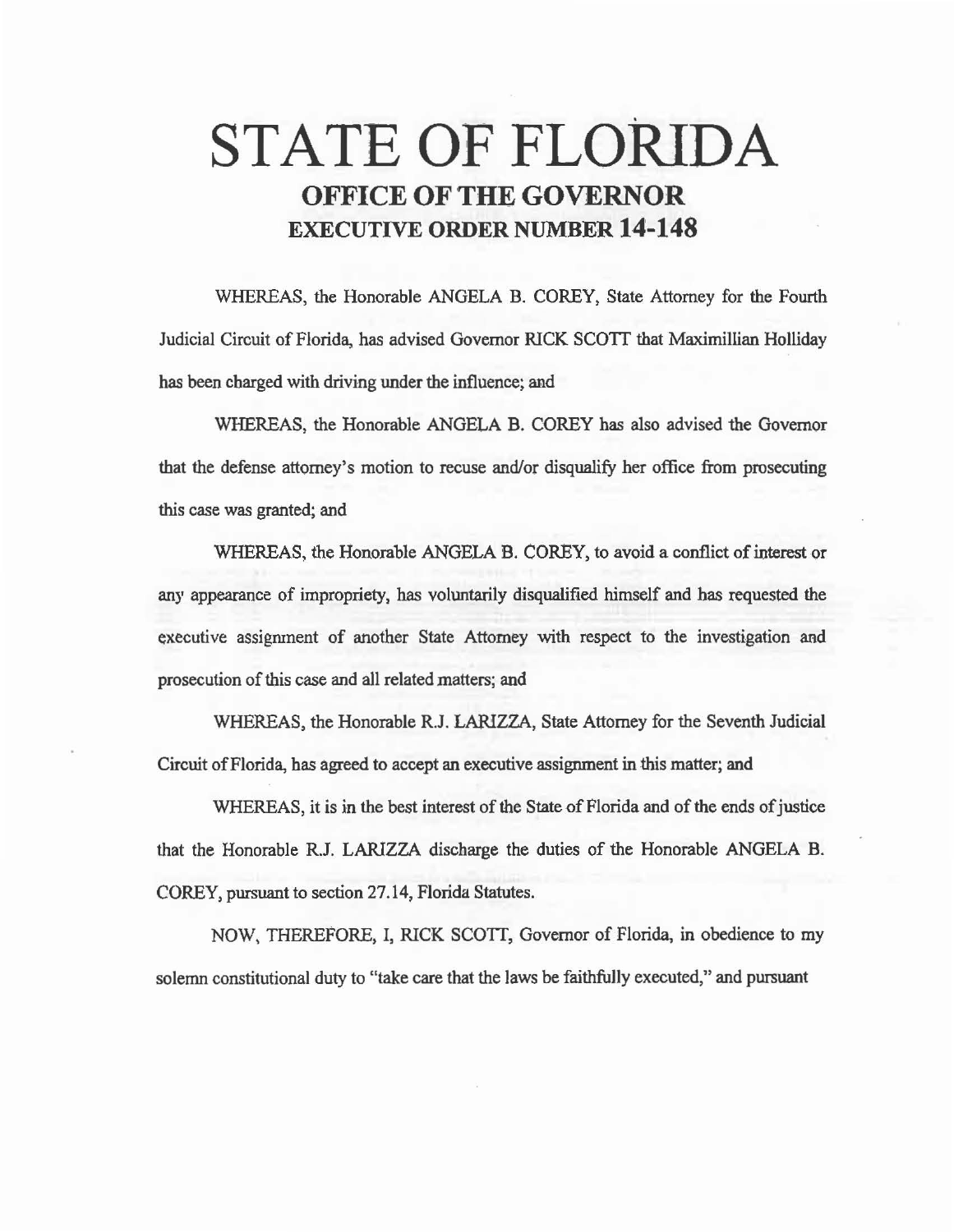to the Constitution and laws of the State of Florida, issue the following Executive Order; effective immediately:

#### Section 1.

The Honorable R.J. LARIZZA, State Attorney for the Seventh Judicial Circuit of Florida, referred to as the "Assigned State Attorney;'' is assigned to discharge the duties of the Honorable ANGELA B. COREY, State Attorney for the Fourth Judicial Circuit of Florida, as they relate to the investigation, prosecution and all matters related to Maximillian Holliday.

### Section 2.

The Assigned State Attorney or one or more Assistant State Attorneys and Investigators, who have been designated by the Assigned State Attorney, shall proceed immediately to the Fourth Judicial Circuit of Florida, and are vested with the authority to perform the duties prescribed herein.

## Section 3.

All residents of the Fourth Judicial Circuit are requested, and all public officials are directed, to cooperate and render whatever assistance is necessary to the Assigned State Attorney, so that justice may be served.

#### Section 4.

The period of this Executive Assignment shall be for one (1) year, to and including May I, 2015.